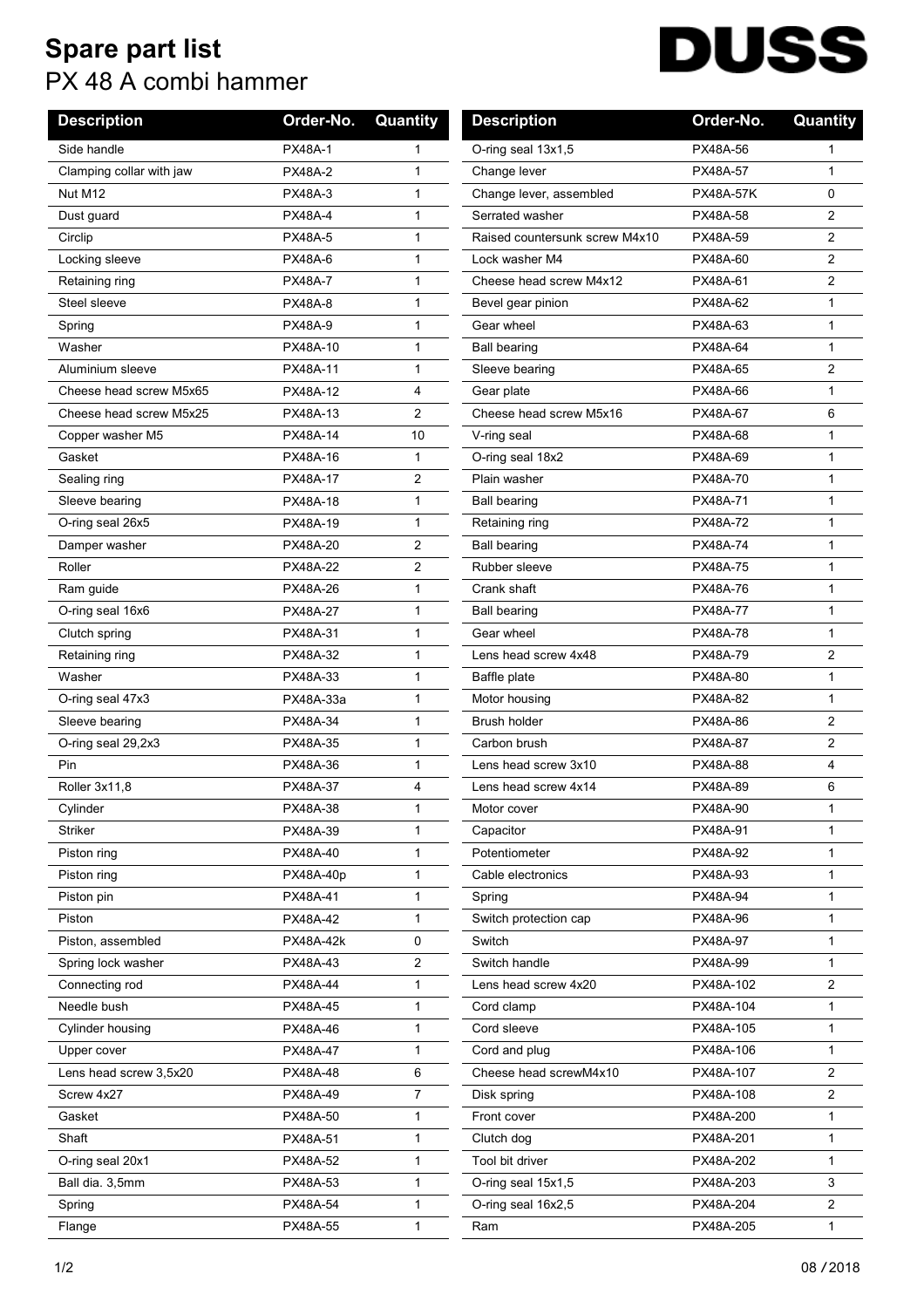## **Spare part list** PX 48 A combi hammer

## **DUSS**  $\overline{\phantom{a}}$

| <b>Description</b>                  | Order-No.  | Quantity | <b>Description</b>                  | Order-No.  | Quant          |
|-------------------------------------|------------|----------|-------------------------------------|------------|----------------|
| Safety clutch                       | PX48A-206  |          | Antivibration mass                  | PX48A-405  |                |
| Armature, 230V                      | PX48A-207  |          | Spring plate                        | PX48A-406  |                |
| Field, 230V                         | PX48A-210  |          | Disk spring                         | PX48A-407  |                |
| Electronics ass'y                   | PX48A-213  |          | Upper vibration abs. housing (cyl.) | PX48A-408  |                |
| Pressure spring                     | PX48A-214  | 4        | Lens head screw 5x64                | PX48A-409  | $\overline{2}$ |
| Washer                              | PX48A-216  | 2        | Washer M5                           | PX48A-410  | 4              |
| Countersunk head screw 4x12         | PX48A-218  |          | Sticker RVA                         | PX48A-411  |                |
| Disk spring                         | PX48A-219  |          | <b>DUSS PX48A sticker</b>           | PX48A-500  | 2              |
| Lower vibration abs. housing (mot.) | PX48A-400  |          | PX48A nameplate                     | PX48A-501  |                |
| Vibration abs housing (mot.), ass'y | PX48A-400k | 0        | Pressure spring                     | PX48A-502  | 4              |
| Spacer                              | PX48A-401  | 2        | Vibration abs housing (cyl.), ass'y | PX48A-502k | 0              |
| Upper vibration abs. housing (mot.) | PX48A-402  |          |                                     |            |                |
| Lower vibration abs. housing (cyl.) | PX48A-403  |          |                                     |            |                |
| Spacer                              | PX48A-404  | 2        |                                     |            |                |
|                                     |            |          |                                     |            |                |

| <b>Description</b>                  | Order-No.  | Quantity |
|-------------------------------------|------------|----------|
| Antivibration mass                  | PX48A-405  |          |
| Spring plate                        | PX48A-406  | 1        |
| Disk spring                         | PX48A-407  | 1        |
| Upper vibration abs. housing (cyl.) | PX48A-408  | 1        |
| Lens head screw 5x64                | PX48A-409  | 2        |
| Washer M5                           | PX48A-410  | 4        |
| Sticker RVA                         | PX48A-411  | 1        |
| DUSS PX48A sticker                  | PX48A-500  | 2        |
| PX48A nameplate                     | PX48A-501  | 1        |
| Pressure spring                     | PX48A-502  | 4        |
| Vibration abs housing (cyl.), ass'y | PX48A-502k | 0        |
|                                     |            |          |
|                                     |            |          |